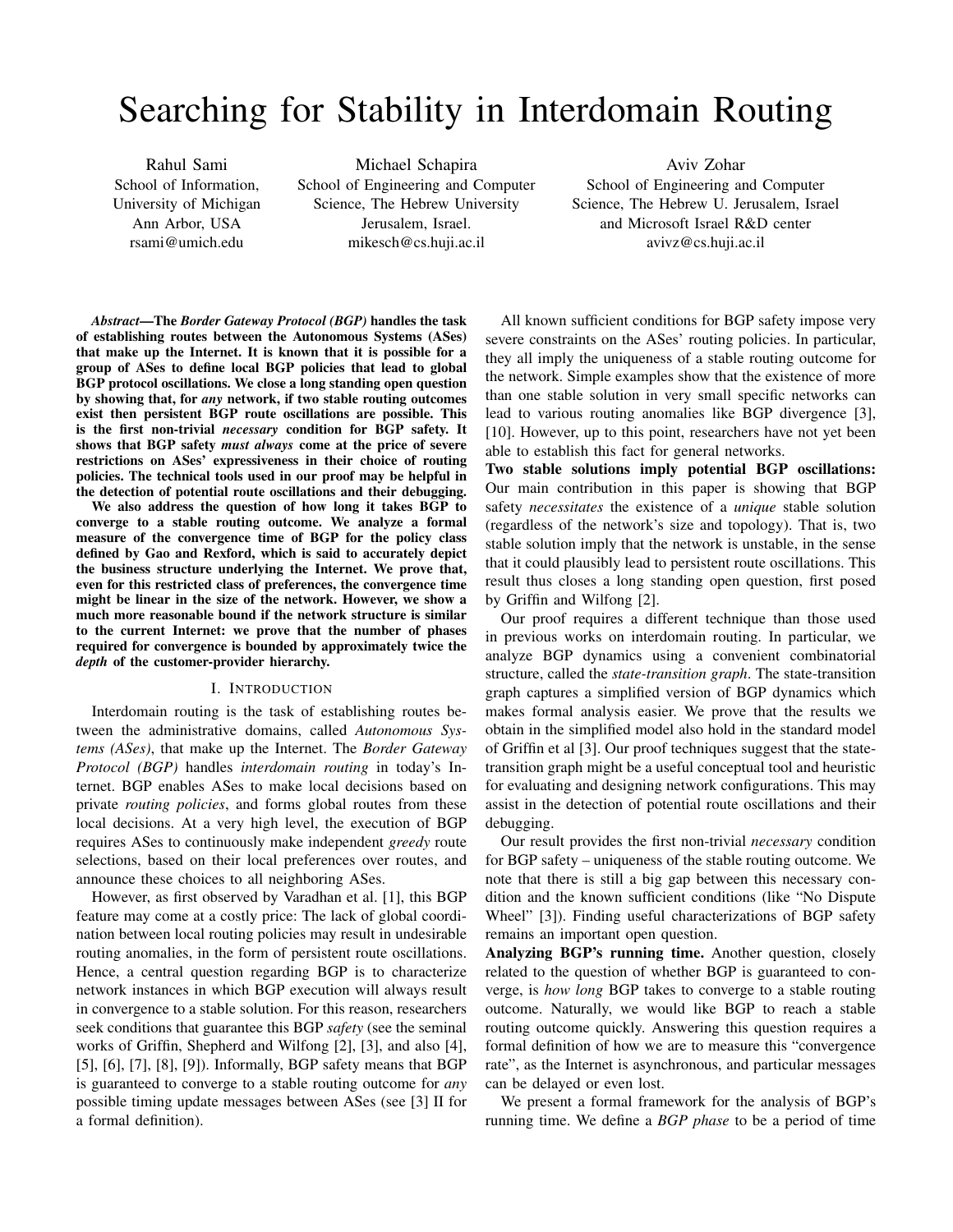in which all ASes are activated, and each AS receives update messages from all its neighbors. We then define BGP's running time for a given instance to be the number of phases it may require to converge.

It is known that BGP can take very long to converge on pathological instances. In this paper, we seek to analyze the convergence time of BGP under Internet-like settings. In particular, we consider the class of policies presented by Gao and Rexford [4], which are believed to be a realistic model of policies induced by the commercial relationships between ASes in the Internet. In the Gao-Rexford setting (see Appendix) every pair of neighboring ASes can have a customerprovider relationship or be peers. These business relationships induce natural constraints on ASes' routing policies.

Our first result is negative: We show that, even with this restricted class of preferences, there are instances such that BGP's convergence rate is linear in the size of the network. Specifically, we show that, in a network with  $n$  nodes, it might take BGP  $n$  time-steps to converge. We also prove that this bound is tight: BGP is always guaranteed to converge in  $n$ time-steps.

The linear bound does not bode well, as there are tens of thousands of ASes in today's Internet. Intuitively, however, one would expect BGP to converge at a much quicker rate in practice as ASes' routing policies are local in the sense that they are not influenced by ASes that are far away. We formalize this intuition to prove a positive result that may account for BGP's behavior in real-life: We prove that BGP's running time cannot be more than (roughly) twice the length of the longest customer-provider chain in the network (i.e, longest series of ASes in which each AS is the direct customer of the following AS). Since the length of the longest customerprovider route in the Internet is estimated to be around 5 [11], this means that only a small constant number of steps is required for convergence.

#### *A. Related Work*

Varadhan et al. [1] first observed that BGP policy interaction may lead to persistent route oscillations. As mentioned above, there have been a number of papers that seek to find sufficient conditions to guarantee that BGP converges. In particular, Griffin et al. [3] show that BGP is guaranteed to converge if the set of all ASes routing policies does not contain a particular structure called a Dispute Wheel. Subsequently, Gao and Rexford [4] show that, if each AS's policy conforms to certain restrictions based on its business relationships with other ASes, and the global structure of business relationships consists of a hierarchy with peering, there cannot be a Dispute Wheel, and thus, BGP is guaranteed to converge.

Griffin et al. [3] also proved that the existence of two stable solutions always implies the existence of a Dispute Wheel. Note, however, that this, in itself, is insufficient to imply the existence of a BGP oscillation, because the lack of Dispute Wheels is a sufficient but not a necessary condition for convergence: There are networks which induce a Dispute Wheel, and for which BGP safety is guaranteed.

The study of BGP's convergence rate was initiated by Labovitz et al. [12]. In a synchronous update, Feigenbaum, Sami, and Shenker [13] describe an instance with  $n$  nodes in which convergence to the stable solution takes  $\Omega(n)$  time steps. However, the hardness in this instance arose because next-hop preferences led to a path of  $\Omega(n)$  nodes being selected. In contrast, we show that this convergence time can arise even if no paths with more than 2 hops are ever admitted.

Karloff [14] analyzed the worst-case convergence time of lowest-cost routing policies in a different asynchrony model, in which there can be an arbitrary and adversarial update timing for each node. He shows that, in this model, the number of transitions needed for convergence can even be exponential in the number of nodes. In contrast, our model considers time in the asynchronous system differently: each BGP time step or phase includes an update by each active node (and so we count time according to the slower nodes in the network); this leads to our upper bound of  $n$  on the running time.

# *B. Organization of the Paper*

In Section II we present the formal models we use to analyze BGP dynamics. In particular, we describe the state-transition graph, which captures a simplified version of BGP dynamics and makes formal analysis easier. In Section III we present our necessary condition for BGP safety (2 stable states imply potential BGP oscillations). In Section IV we discuss our results regarding BGP's convergence rate. Finally, in Section V we conclude and discuss directions for future work.

## II. THE MODEL

In this section, we describe the formal models that we use to analyze the dynamic behavior of BGP. At the core, this model is similar to the one proposed by Griffin, Shepherd, and Wilfong [15], [3]. However, there are important differences in the way in which the asynchronous execution of BGP is modeled. Our model of the network, policies, and dynamic evolution is described in Section II-A. In Section II-B, we present an alternative way to visualize possible system behavior in this model, by identifying the system evolution with a trajectory in a "state-transition graph". In Section II-C, we discuss the relation of our model to the standard model of Griffin, Shepherd, and Wilfong [15], [3]. We show that nonconvergence results obtained in our model are valid in the standard model as well.

# *A. A Formal Model of BGP dynamics*

**Network and policies.** Our model, like the model of Griffin *et al*, abstracts away some implementation-related issues in order to make it easier to analyze BGP convergence. The network is defined by an *AS graph*  $G = (N, L)$ , where N represents the set of ASes, and L represents physical communication links between ASes. N consists of n *source-nodes* {1,...,n} and a unique *destination node* d (in the Internet routes to every destination AS are computed independently).  $P^i$  denotes the set of all simple (noncyclic) routes from  $i$  to  $d$  in  $G$ . Each source-node *i* has a *ranking function*  $\leq_i$ , that defines a strict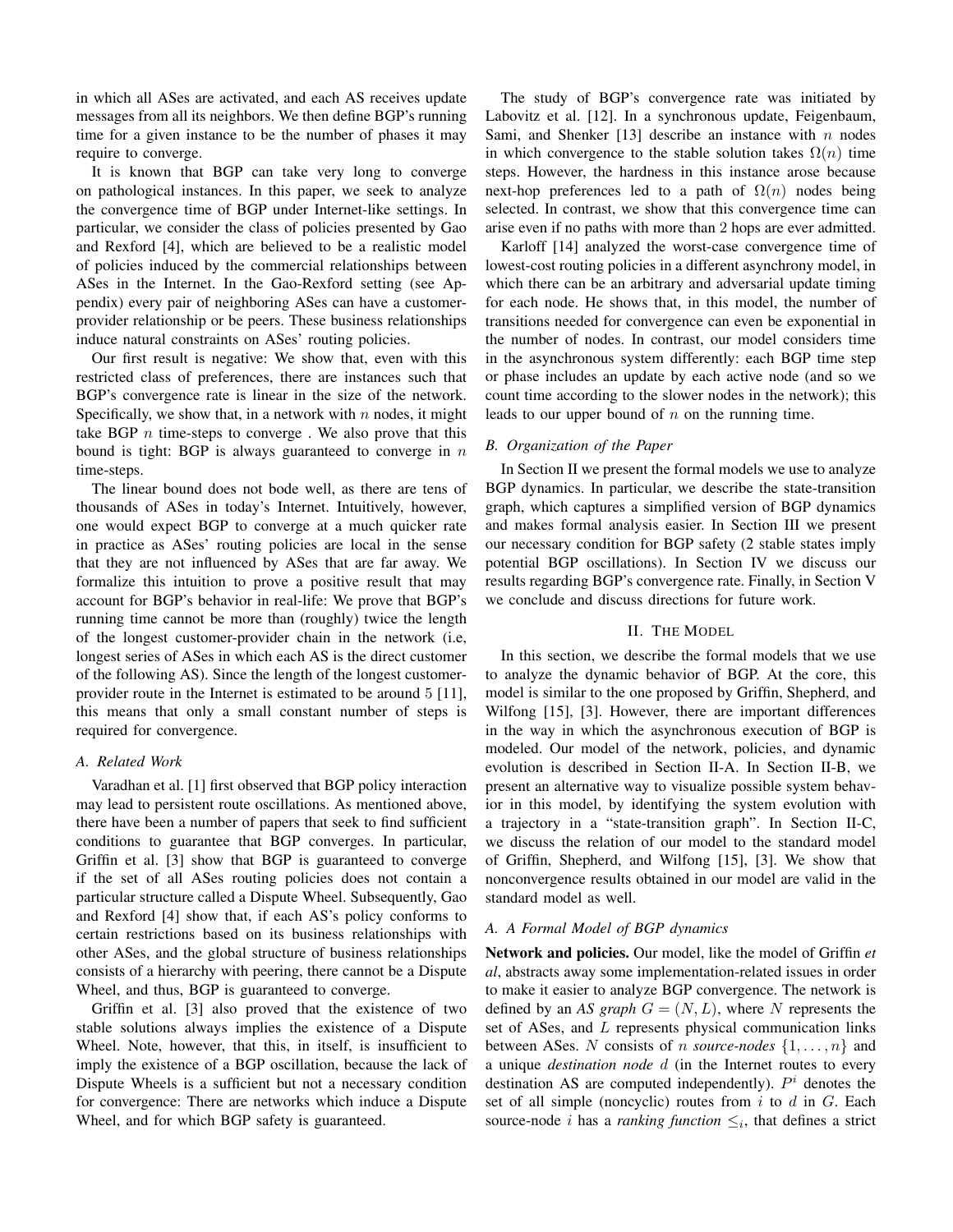order over  $P<sup>i</sup>$  (that is, i has strict preferences over all routes from i to d). We allow ties between two routes in  $P^i$  only if they share the same first link  $(i, j)$ . The *routing policy* of each node *i* consists of  $\leq_i$  and of *i*'s *import* and *export policies*.<sup>1</sup> **Updates and Activations.** BGP belongs to an abstract family of routing protocols named *path-vector protocols* [3]. Basically, the routing tree to a given destination is built, hop-byhop, as knowledge about how to reach that destination propagates through the network. The process is initialized when  $d$ announces itself to its neighbors by sending update messages. From this moment forth, every active node establishes a route to d by repeatedly choosing the best route that is announced to it by its neighbors and announcing this route to all of its neighbors. The network is assumed to be *asynchronous*: ASes can be *activated* in different timings (one can think of the *activation sequence* of ASes as chosen by some adversarial entity [3], [16]).

In our model, there are two kinds of actions that an active node may carry out that potentially change the global routing state:

- A node  $i$  may select a route (or change its selected route) from the routes to given destination  $d$  that it currently believes to be available.
- A node  $j$  may send an update message to a neighboring node i, informing i of the route that j is currently using to destination  $d$ . The update message is assumed to be delivered immediately (without propagation delay), and is immediately reflected in updated beliefs that  $i$  has about  $j$ 's route.

The selection and update actions can occur at arbitrary times. In particular, note that the update messages are not required to be sent at a given time interval, or whenever  $i$ 's route changes.

For convenience, we assume that only one action takes place at any given time. However, it is important to note that this assumption can be made *without loss of generality* in our model, because the update messages are completely decoupled from the route selections: The effect of a set of concurrent actions (for example, concurrent route selections at a subset S of nodes, followed by concurrent advertisement of updated routes) on the global routing state can be obtained through a particular sequence of actions (an arbitrary sequence of route selections at nodes in S, followed by an arbitrary sequence of update messages from the nodes in  $S$ ).

We are interested in asking the question of when BGP converges to a stable set of routes. Informally, a stable solution is a global configuration that is not changed by any of the possible actions. Thus, once the system is in a stable solution, there is never any further change (provided the network and policies stay the same). Formally, we define a **stable solution** as an *n*-tuple of routes in  $G, R_1, ..., R_n$ , such that: (1) If for two nodes  $i \neq j$  it holds that j is on  $R_i$ , then it must hold that  $R_j \subset R_i$  (that is,  $R_j$  is a suffix of  $R_i$ ). (2) If there is a link  $(i, j) \in L$ , and  $R_i \neq (i, j)R_j$ , then  $(i, j)R_j < iR_i$ . It is easy to show [3] that a stable solution is always in the form of a tree rooted in d.

At first glance, the dynamic model described in this section appears to be unrealistic in some respects, such as the lack of message delay. Indeed, this high level of abstraction is what leads to the simple and tractable state-transition graph described in the next section, which is critical in proving our main result. However, we show in section II-C that this additional simplification does not come at the cost of realism: Any nonconvergence result in our model is true in the previous model of Griffin *et. al.* [3], in which ASes can be activated simultaneously and update messages can be arbitrarily delayed along selective links.

#### *B. The State-Transition Graph*

In this subsection, we describe the state transition graph – a tool we use to analyze the convergence of BGP on different instances. The use of graph structures for the representation of BGP configurations and dynamics is a common proof technique (see, *e.g.*, [17], [3]). We exploit the relative simplicity of our asynchronous update model to summarize all possible dynamic evolutions of BGP as paths in this graph, as defined below.

The *state-transition graph* of an instance of BGP is defined as follows: The graph consists of a finite number of states, each state s is represented by an n-dimensional *forwarding vector* of routing choices  $r^s = (r_1^s, ..., r_n^s)$ , and a  $n * n$  *knowledge matrix*  $K^s = \{k_{ij}^s\}_{i,j}$ .  $r_i^s$  specifies the identity of the node to which node *i*'s traffic is being forwarded, and  $k_{ij}^s$  specifies the (loop-free) route that node i *believes* that its neighboring node j is using. We define  $k_{ij}^s = NULL$  when j is not a neighbor of  $i$ ; any knowledge that  $i$  has about non-neighboring nodes' routes is irrelevant to i's route selection and advertisement decisions. We assume, naturally, that node  $i$  knows who it is forwarding traffic to:  $r_i^s$  must be the first hop in  $k_{ii}^s$ .

A directed edge from a state  $s$  to a state  $s'$  represents a transition from  $s$  to  $s'$ . We allow two kinds of atomic actions that lead to transitions:

• *Route transition (route selection actions)*: Informally, a route transition arises when a node  $i$  updates its selected route by picking its favorite route from its current knowledge set of routes used by its neighbors.

Formally, there is an i*-route transition* from state s to state  $s'$  iff there is a node i such that: The forwarding vector in  $s'$  is identical to the forwarding vector in  $\overline{s}$ with the possible exception of i. Further,  $r_i^{s'} = j$  for some node j such that  $v_i((i, j)k_{ij}^s \ge v_i((i, j)k_{iu}^s$  for every neighbor u such that  $k_{iu}^s \neq \overrightarrow{NULL}$  and  $i \notin k_{iu}^s$ . (This ensures that *i* never picks a route with a loop in it.)

• *Knowledge transition*: Informally, a knowledge transition is an update message sent from a specific node  $i$  to a neighboring node  $j$  announcing the route that  $i$  believes it is sending traffic along.

<sup>&</sup>lt;sup>1</sup>The import and export policies can be folded into the routing policies, by modifying the preferences so that paths that are filtered out have the lowest possible value. Thus, we do not explicitly consider them in the remainder of this paper.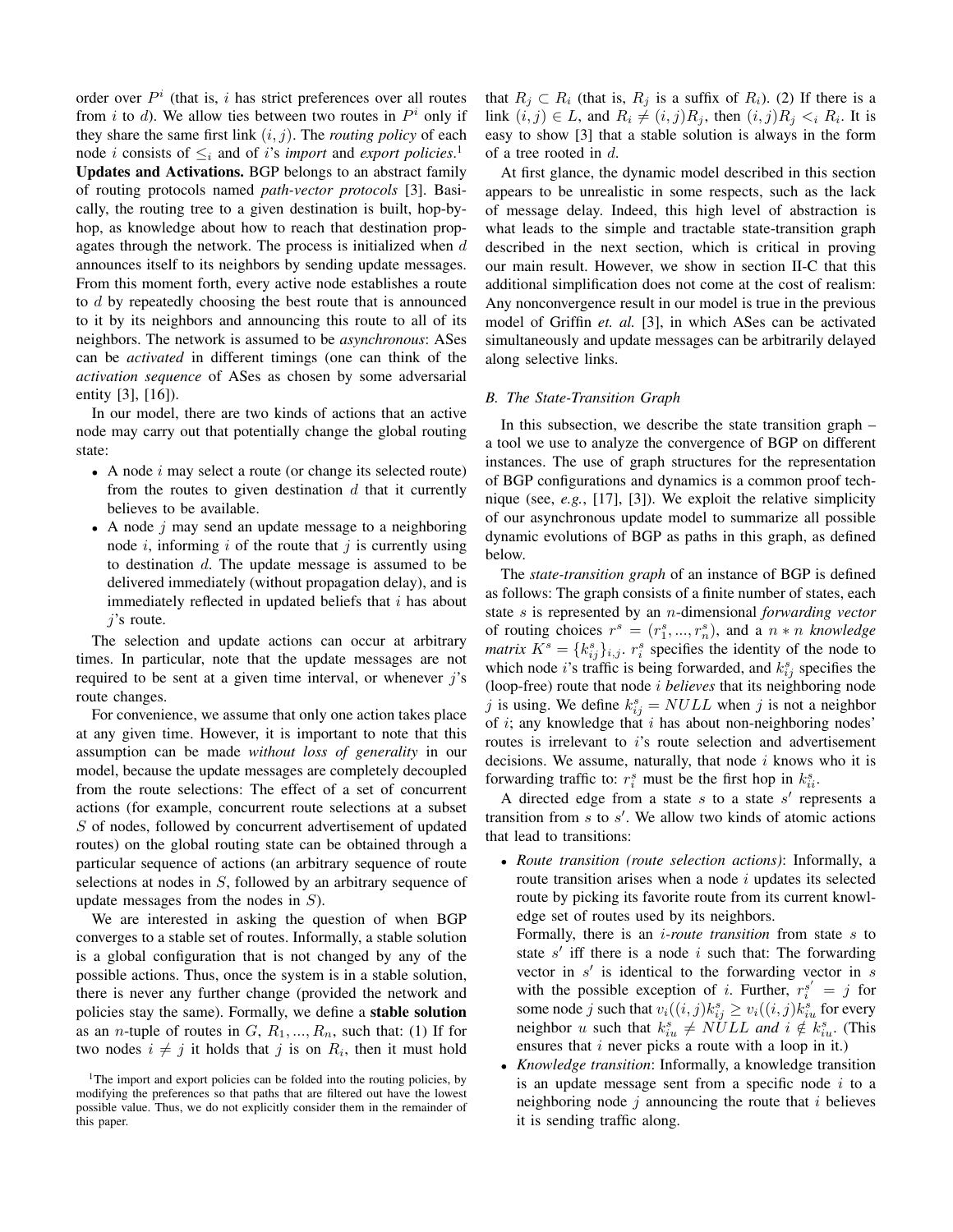Formally, there is a ji*-knowledge transition* from state s to state  $s'$  iff there is a node i and a neighoring node j such that: The forwarding vectors in the two states are identical. The knowledge matrix in  $s'$  is identical to the knowledge matrix in  $s$  with the exception of  $i$ 's belief about j, and  $k_{ij}^{s'} = k_{ji}^s$ . In other words, i learns of the route that  $j$  currently believes it is using.

Note that this definition reflects the restricted asynchrony of our dynamic model: We assume that updates can be held up, but when an update is delivered and processed, it reflects the *current* (at the time of delivery) belief of the node that sent the update. We can phrase this restriction equivalently as: Update messages can be delayed in transit, but when they are delivered, a fresh update message from the same sender is delivered immediately (and thus overrides the delayed update.) Thus, the state description does not have to include messages in transit.

Thus, each transition corresponds to one of a set of possible actions  $A = A^R \cup A^K$ , where  $A^R$  is the set of route selection actions (one for each node) and  $A^K$  is the set of update actions (one for each ordered pair  $i, j$  with an edge between i and j). We write  $s \stackrel{a}{\rightarrow} s'$  if action a causes a transition from s to s'; we extend the notation to sequences of actions  $\sigma$ , and write  $s \stackrel{\sigma}{\rightarrow} s'$  if the eventual (single) state reached by the sequence  $\sigma$  is s'.

In any state, any of the actions in  $A$  may be activated; we include a self-loop  $s \stackrel{a}{\rightarrow} s$  if activating action a in state s results in the system staying in the same state.

We shall call the state in which  $d$  has not yet announced itself to any of its neighbors the *Zero state*.

*Definition 1:* The **Zero state** is the state s in the statetransition graph in which  $r_i^s = \emptyset$  for every node i, and  $k_{ij}^s = \emptyset$ for every two nodes  $i, j$ .

# **Stability and Oscillations in the State-Transition Graph:**

*Definition 2:* A **stable state** in the state-transition graph is one in which the forwarding vector induces a confluent routing tree  $T_d$  to the destination d, the knowledge matrix is such that every node knows its neighbors' routes in  $T_d$ , and every node prefers its assigned route over any other available routes.

In other words, a stable state is one in which the nodes forward traffic along a stable solution, and have complete and accurate knowledge about their neighbors' routes. Observe, that all outgoing transition edges from a stable state lead back to the same stable state. This is because a node will never change its route or acquire new knowledge. For this reason, we shall refer to stable states as *sinks*.

We want to prove the existence of potential BGP oscillations in the state transition graph. In many cases, oscillations occur only for specific timings of asynchronous events. Our aim is to show the existence of an infinite activation sequence that leads to an oscillation. However, while BGP routers have unpredictable delays and timings of individual updates, the activation sequences that arise in practice are not completely arbitrary. In particular, starting at any given point of time, every node *eventually* updates its route selection if its knowledge of routes has changed, and every node *eventually* receives update messages from each neighbor that has changed a route. Moreover, there can only be a finite number of other activations taking place between subsequent route selections (or updates) at a given router. For this reason, we look for oscillations that can arise through a *fair* activation sequence:

*Definition 3:* An infinite activation sequence  $\sigma$  is said to be **fair** if each transition in A appears infinitely often in  $\sigma$ .

*Definition 4:* A **fair cycle** in the state-transition graph is a finite cyclic path that does not contain a sink, such that every action in A is taken at least once in each traversal of the cycle. (Note that the cycle need not be simple, *i.e.*, a state might occur multiple times on a single traversal.)

To summarize, if an instance of BGP results in a statetransition graph (for a given destination) that has a fair cycle, we will infer that there is a plausible sequence of route selections and updates that will cause BGP to oscillate.

## *C. Implications for the model of Griffin et al*

Our model of the static and dynamic evolution of BGP differs from the model of Griffin *et al* [3] in the simpler model of update messages that does not require the tracking of messages in transit. This simpler model allows us to use the state-transition graph to prove, in section III, that the existence of two stable solutions in an instance of BGP implies the possibility of an indefinite oscillation on a fair sequence of route selections and knowledge updates. It is natural to ask if this result is merely an artefact of the simpler model. In this subsection, we show that this is not the case. We prove that if an instance of BGP permits a fair oscillation in our model, it will also permit a fair oscillation in the model of [3].

We modify the dynamic evaluation model of Griffin *et al* [3] in two ways:

- Messages arrive at their destinations *immediately* (update messages are not delayed).
- In the execution of BGP, it is not necessary that a node inform a neighboring node of *every* new route it chooses. It must only announce a route it is using every once in a while.

These modifications are clearly simplifications. At first glance, they may appear to be oversimplifications, but we argue below that the results we obtain with the modified model hold in the original model of Griffin *et al* as well. This provides validation for the modified model, and suggests that it could be independently useful in other settings.

Consider the differences in the message model, and the corresponding difference in the notion of a fair activation sequence. In our model, a fair activation sequence is a sequence of knowledge updates and route selections that is asynchronous, but subject to two constraints: (1) Every action is taken infinitely often, and (2) A delayed update message is equated to a dropped update message, in that it is assumed to always be superseded by a fresh update message from the same sender that was not delayed at all. Constraint (1) is equivalent to the fairness constraint of Griffin *et al*. Constraint (2) is different, and at first glance, it seems unnatural. However, any activation sequence in our model that satisfies constraint (2)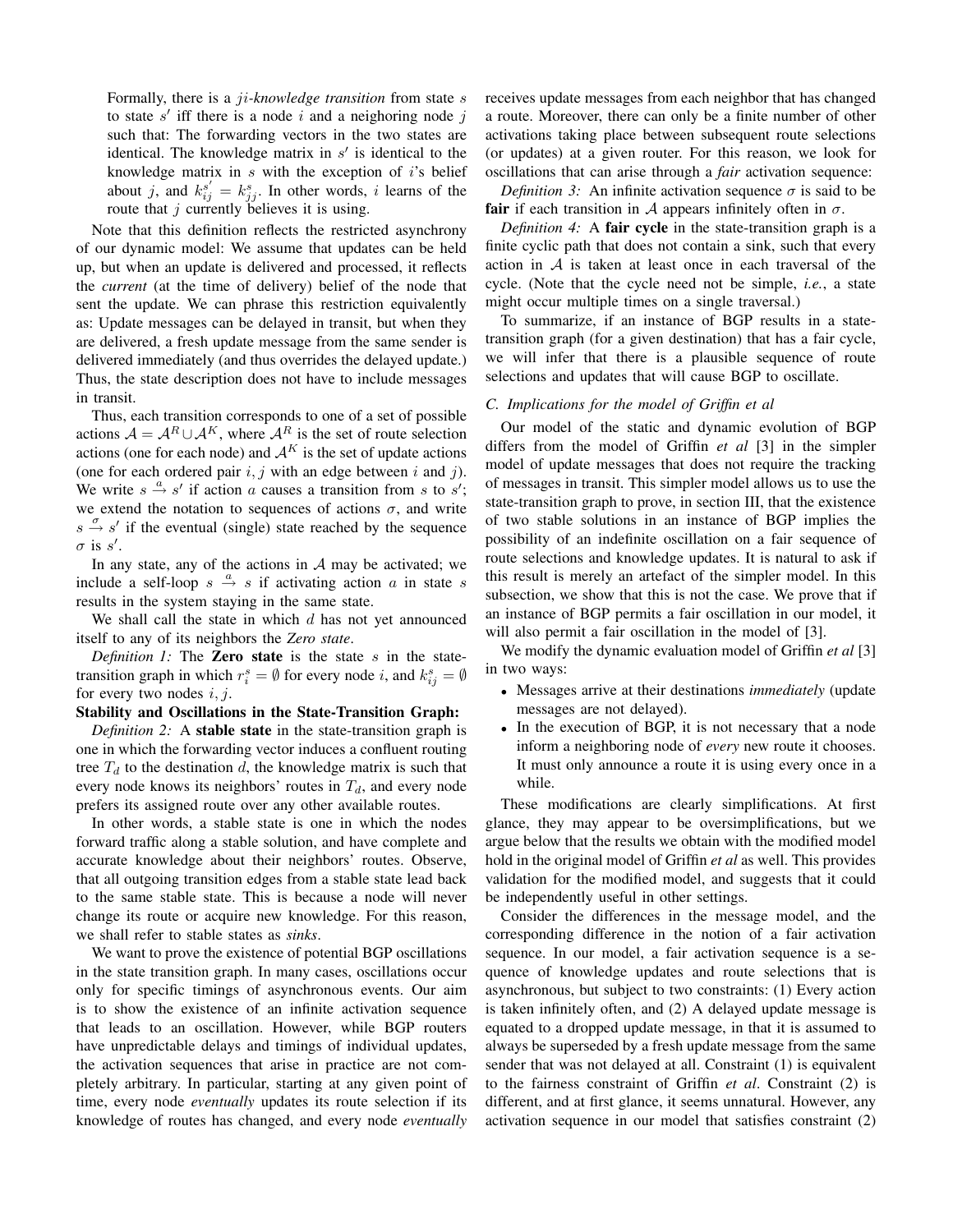can be simulated by an activation sequence in the model of Griffin *et al*<sup>2</sup>. Non-convergence results in this restricted model of asynchrony imply the corresponding results *a fortiori* in a more general model of asynchronous activation, such as the one proposed by Griffin et al [3].

## III. TWO STABLE SOLUTIONS  $\Rightarrow$  BGP OSCILLATION

In this section we prove our main result, i.e, that if there are two stable solutions then the network is unstable in the sense that persistent route oscillations are possible. We prove the following result:

*Theorem 3.1:* If the AS graph G contains two stable solutions, then there is a fair activation sequence under which BGP will oscillate on G.

That is, two stable solution imply that the network is unstable, in the sense that it could plausibly lead to persistent route oscillations. Therefore, to achieve BGP stability, the network must have a unique stable solution.

The intuition behind our proof is as follows. In the statetransition graph, each stable state will have a corresponding "attractor region": a subset of states (possibly just the stable state itself, or much larger) that, once reached, we can be certain that the system will ultimately converge to the stable state. We can visualize the state-transition graph as a map, with each attractor region a different color – red, blue, etc. However, there will also be some states that do not lie in any one attractor region, because different evolutions from that state could lead to different stable states. We label these states with a distinct color – purple, say – and show that the Zero state must belong in this subset.

The key to the proof is showing that, starting from any purple state, we can find a fair activation sequence that ends at another purple state. We use the properties of route selection and update actions to show that we can swap the order of any two consecutive activations, perhaps repeating one of them, and achieve the same result as the original order. Thus, it is not possible that any given activation  $a$  leads to a red state in the original order, but leads to a blue state in the perturbed order. Using this, we show that we can add each activation while staying within the purple region. As the graph is finite, this implies the existence of a fair cycle.

The formal proof of Theorem 3.1 is slightly more involved, because we need to consider multiple cases for the pairs of activations that are perturbed.

*Proof:* Assume that there are no cycles in the statetransition graph. If so, then, from any state, every fair infinite path must lead to one of the sinks (stable states). Let us assign every sink a unique color that is not purple; for concreteness, we assume that one sink has color red and another has color blue. (There may be other sinks of different colors as well.)

We now extend the coloring to all states in the statetransition graph: Consider a state s. If every fair path from  $s$  leads to the same sink, then we shall color  $s$  by the color

<sup>2</sup>The converse of this statement is not true, but that is not relevant for our proofs, because we only rely on the construction of nonconvergent instances. of that sink. If there are two fair activation paths from s that lead to different sinks, we assign s the color purple.

*Claim 3.2:* There is at least one purple state.

*Proof:* We show that the Zero state is purple. It is sufficient to show that any given stable state  $-$  say the red sink – can be reached from the Zero state through a fair activation sequence. We prove this by explicitly constructing such an activation sequence.

Let  $T$  be the stable routing tree in the red sink. Starting from Zero, we activate route selections and updates such that each node has its route in  $T$  selected. We do this by growing the tree from the destination: First, the destination's neighbors in T are activated to select routes; they will naturally choose the direct link to  $T$ , which is the only route available to them. Subsequently, we activate update messages from nodes  $i$  already connected to the destination to their children in  $T$ , followed by activating the route selection in each child  $i$ . This culminates in a state in which all nodes have their routes in  $T$  selected. Note that this is not necessarily the red sink state, as nodes may not have complete information about all their neighbors' routes. However, after  $T$  has been constructed, we can activate all update and route selection messages in roundrobin order, infinitely often. The stability of  $T$  guarantees that the routes will never be changed, and thus (in finite time because the graph is finite) we will ultimately reach the red sink state. The finiteness of the initial construction ensures that this activation sequence is fair. As this construction is possible for each sink state, the Zero state must be purple.

To prove our theorem we need only prove that from every purple node we can reach another purple node by following a path in which all possible actions are activated at least once. Since there is a finite number of purple nodes, if we start from one, construct a fair path to other purple node, and continue this process, eventually a purple node will appear for the second time. Since no purple node is a sink, a path between purple nodes cannot contain a sink, and as all actions were activated in each finite segment constructed, this forms a fair cycle.

*Claim 3.3:* From any purple state, there is a finite path containing all actions in  $A$  that leads to another purple state.

*Proof:* Consider a purple node p. We want to show that, starting from  $p$ , there is a finite activation sequence using every action in  $A$  that leads to a purple state. For contradiction purposes, suppose that such an activation sequence does not exist. Then, there must exist an action  $a$  and activation sequence  $\sigma$  (possibly null) such that:

- 1)  $a \notin \sigma$
- 2)  $p \stackrel{\sim}{\rightarrow} p'$ , where p' is purple (possibly  $p = p'$ ).
- 3) Any finite activation sequence from  $p'$  that contains action a results in a state that is not purple.

(If no such a and  $\sigma$  existed, we could add each action in turn to  $\sigma$  while keeping it finite, and still result in a purple node.)

We will now prove that these conditions cannot be satisfied. Consider the action a at state  $p_0 = p'$ . By the third condition, this must lead to a state  $q_0$  that is not purple; without loss of generality, suppose that  $q_0$  is red. Now, because  $p_0$  is purple,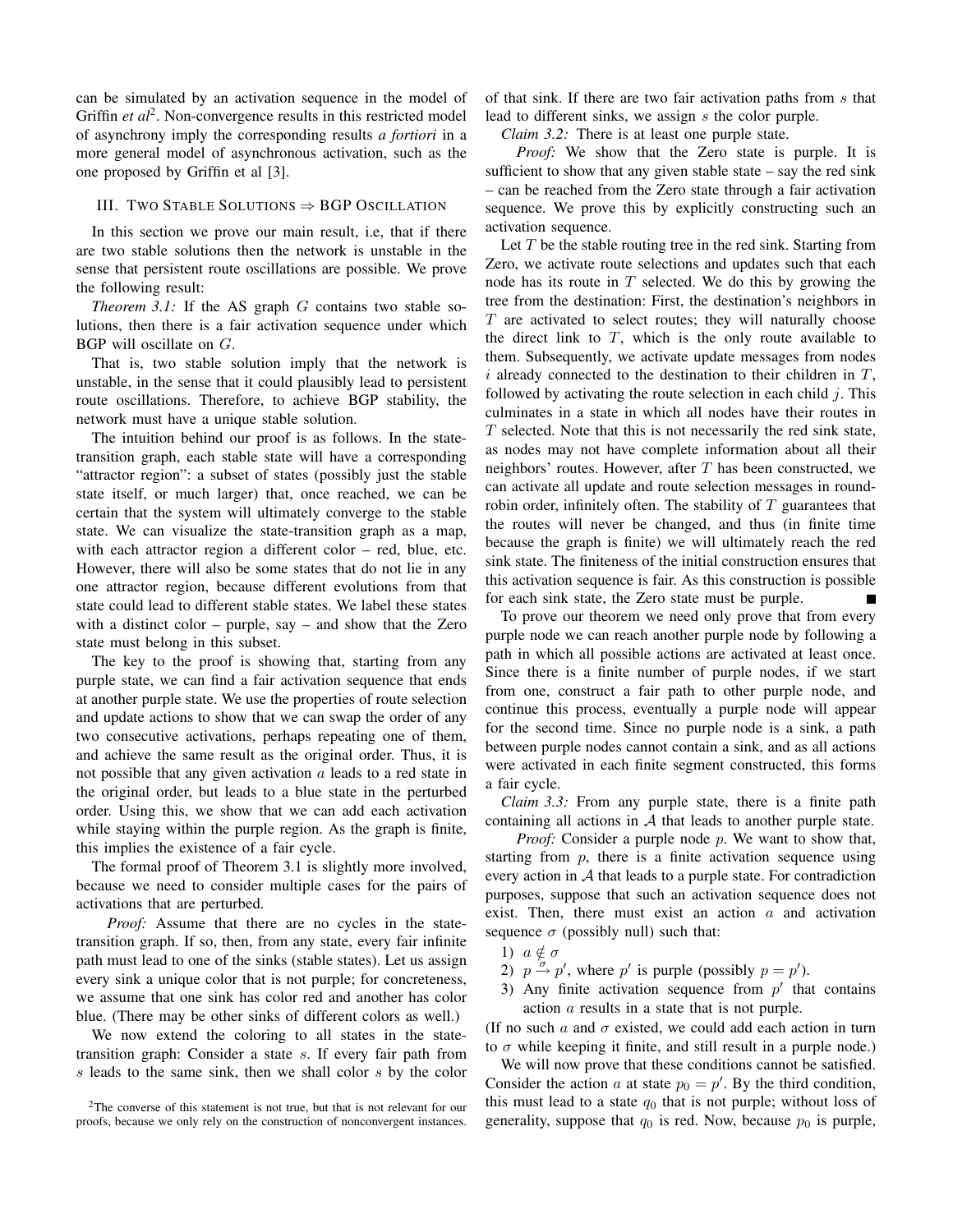there is some finite path from it leading to a state that is neither purple nor red; without loss of generality, suppose this path is  $p_1, p_2, \dots, p_k$ , where  $p_1, \dots, p_{k-1}$  are all purple, and  $p_k$  is blue. (The path maybe a single step, in which case  $p_1$  is blue.)

Now, define the corresponding states  $q_1, q_2, \dots, q_k$  as follows:  $p_i \stackrel{a}{\rightarrow} q_i$ . In other words,  $q_i$  is the state reached by action a from  $p_i$ . Note that, by condition 3, none of the  $q_i$  can be purple. Also,  $q_0$  is red and  $q_k$  is blue; thus, there must exist an index i such that  $q_{i-1}$  is red while  $q_i$  is another color (blue without loss of generality).

Let b be the action leading from  $p_{i-1}$  to  $p_i$ . We consider four cases, and prove a contradiction in each case:

- Case (i): *a* and *b* are both route selection actions. In this case,  $a$  and  $b$  must be route selections for distinct nodes. Further, neither  $a$  nor  $b$  changes the knowledge sets, to the knowledge profile is the same at  $q_{i-1}$  and  $q_i$ . Now, consider activating the action b from  $q_{i-i}$ . As the knowledge states are the same in  $q_{i-1}$  and  $p_{i-i}$ , we must have  $q_{i-1} \stackrel{b}{\rightarrow} q_i$ . But this implies that there is a fair activation sequence leading from  $q_{i-1}$  to the blue sink, which is impossible because  $q_{i-1}$  is red.
- Case (ii):  $a$  and  $b$  are both knowledge actions. In this case, a and b must be updates corresponding to different edges in the network, as they are distinct actions. Hence,  $a$  and b affect different components of the global knowledge state  $K$ , and thus, the activation sequences  $ab$  and  $ba$ starting from  $p_{i-1}$  lead to the same state. Again, we find that  $q_{i-1} \stackrel{b}{\rightarrow} q_i$ , leading to a contradiction.
- Case (iii):  $a$  is a knowledge action, and  $b$  is a route selection action. Let  $a$  correspond to an update from some node  $j$  to some node  $i$ . If  $b$  is a route selection at a node other than  $i$ , then  $ab$  and  $ba$  are equivalent, leading to a contradiction as in the first cases. If b is a route selection at  $i$ , the situation is a little trickier: The action b might have a different result if it occurred after the action a. Now, consider instead the two activation sequences *ab* and *bab* starting at state  $p_{i-i}$ . The former activation sequence must lead to a red state, as it passes through  $q_{i-1}$ . The latter activation sequence likewise must lead to a blue state, as t passes through  $q_i$ . However, the final state should be the same following both activations: In activation sequence  $bab$ , whatever route node  $i$  chose when action b was first activated at  $p_{i-1}$ , the route it chooses in the second activation after  $a$  will be the same route that was selected in activation sequence *ab*. Further, the knowledge sets of all nodes are also the same, as only i's knowledge set has changed in either activation sequence, and i's knowledge set is updated in the same way in both sequences. This leads to a contradiction, as a blue state cannot be a red state.
- Case (iv):  $a$  is a route selection action, and  $b$  is an knowledge action. This case is symmetric to case (iii); considering the activation sequences ba and aba leads to a contradiction.

Thus, no such a and  $\sigma$  exist; it follows that given any finite activation sequence  $\sigma$  leading from p to a purple node, and given any  $a \notin \sigma$ , we can extend the activation sequence with a finite number of steps to include  $a$ , while still reaching a purple node. Proceeding in this manner, we can construct a finite activation sequence  $\sigma$  that contains all activations in A, such that  $p \stackrel{\sigma}{\rightarrow} p*$ , where  $p*$  is a purple node (perhaps p). (Concluding proof of theorem 3.1): Repeating this construction, and recognizing that there are finitely many purple nodes, we must eventually return to a state that has been previously visited. Thus, we can construct a finite activation sequence  $σ$  such that for some purple node p,  $p \stackrel{\sigma}{\rightarrow} p$ , and  $σ$  contains all actions. By the construction,  $p$  is reachable from the Zero state in a finite number of steps. An infinite repetition of this  $\sigma$  after getting to p is a fair activation sequence, and leads to an oscillation, because it never reaches a stable state.

This proof also suggests that the state-transition graph and attractor regions might be a useful conceptual tool for evaluating and designing network configurations. If there is a desired stable state, a routing policy change can be evaluated based on how much it grows the size of the corresponding attractor region. Unfortunately, the state-transition graph is exponential in size, so this is not a useful formal measure for large networks; however, we believe that it could still be a helpful heuristic in designing smaller subnetworks.

#### IV. BGP CONVERGENCE TIME

In this section, we tackle the question of how long BGP takes to converge to the unique stable solution. We begin with the abstract model of BGP as described in section II-A. BGP is an asynchronous protocol, and individual messages may be lost or delayed arbitrarily. As we cannot assume a bound on the actual elapsed time of a single message, any model of convergence "time" needs to define a unit of time measurement that remains meaningful in this asynchronous setting. We propose the following definition:

*Definition 5:* A **BGP phase** is a period of time in which all nodes get at least one update message from each neighboring node, and all nodes are activated at least once after receiving updates from their neighbors.

We analyze the number of BGP phases it requires for the network to converge. The rationale for this definition is that, although it is difficult for the analyst to assert numerical bounds on the update frequencies at different nodes, it is reasonable to expect that all nodes are updating at similar timescales. The definition of phases admits asynchrony, thus capturing the realistic possibility that different sequences of update activations can lead to different transient behavior. At the same time, by tying the unit of measurement to the slowest node's update instead of a fixed time unit (or the fastest update), we avoid pathological worst-case time bounds that are only attained if, for example, one node's update cycle is measured in years instead of seconds or minutes.

How many consecutive phases does it take BGP to converge to a stable solution in the worst case? Routes are propagated through the network one hop at a time, so the best we can hope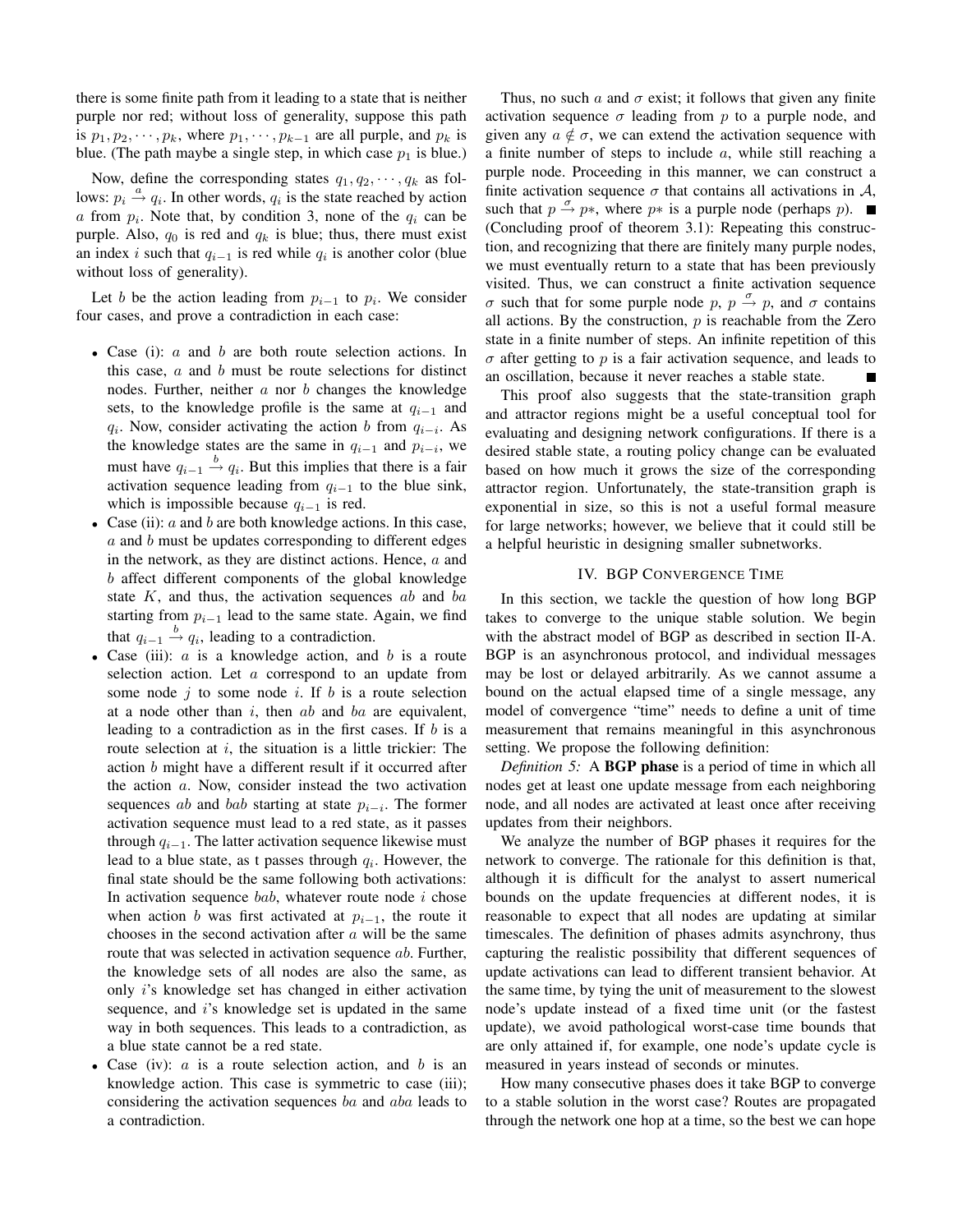for is a time proportional to the lenght of the longest route in the stable solution. It is easy to construct instances with n nodes in which there are routes of length  $\Omega(n)$ . However, these instances are unnatural; currently, Internet routes tend to be much shorter than this.

For this reason, we focus on bounding the BGP convergence time on Internet-like. In particular, we consider the class of instances in which nodes have customer/provider or peer relationships, and their preferences satisfy the Gao-Rexford conditions (detailed in the Appendix). Sadly, we show that even in the Gao-Rexford setting, it is possible to come up with examples in which the worst-case convergence time is  $n$ BGP phases. Furthermore, this hardness is not solely due to the existence of unnaturally long routes: As the next example illustrates, even if all nodes are only interested in routes of size 2, BGP convergence might require  $n$  phases.

*Example 4.1:* The graph in Figure 1 depicts a network with  $n$  nodes, and a destination node  $d$ . Node 1 prefers to go directly to d. Any other node i prefers the route  $i \rightarrow i-1 \rightarrow d$ over the direct route  $i \rightarrow d$ . All routes of length greater than 2 are less desirable to any node. This set of path preferences is compatible with the Gao-Rexford constraints for the following set of customer/provider relationships: 1 is a customer of 2, 2 is a customer of 3, *etc.*; and, additionally, d is a customer of every other node.

The figure also depicts an initial routing configuration (using arrows to describe the initial routing choice of each node). In this configuration, node 1 has no routing choice (perhaps it just came online), all even nodes route directly to the destination and all odd nodes (except 1) route through their counter-clockwise neighbor. The reader may verify that this configuration is stable with the exception of node 1.



Fig. 1. A slow-converging network configuration.

Now, consider the evolution of the network under the following activation sequence. In each phase, initially all update messages go through, and then all nodes are activated. In the first phase, only node 1 will change its routing choice and will route to  $d$ . In the next phase, only node 2 will change its routing choice and will route through 1. Then node 3 will change to route through  $d$  and so on. The network will eventually converge to the routing outcome in which all odd nodes route directly to d and all even nodes route through their counter-clockwise neighbor.

Next, we show that this bound is tight for the class of instances that satisfy the Gao-Rexford conditions. In fact, we prove a slightly stronger result: The following proposition shows that our bound on BGP's convergence rate is tight on the larger class consisting of all instances in which the "No Dispute Wheel" condition of [3], [5] holds.

*Proposition 4.2:* If "No Dispute Wheel" holds then BGP's convergence rate is at most  $n$  phases.

*Proof:* Let us assume that indeed the "No Dispute Wheel" condition holds in a network graph G with a destination node d. We will show that at every phase, one of the nodes of the graph converges to a route that will not change from that point on. The first node that converges in the first phase is the destination node  $d$ , that has the empty path, and announces that path to its neighbors.

We now argue that there must exist a node in the network that is a direct neighbor of the destination  $d$  and that its most preferred path is going directly to  $d$ . To see that this is indeed the case, pick an arbitrary node  $v$ , look at its most preferred path to the destination. This path goes through a neighbor of d right before it reaches  $d$ . We shall denote this neighbor by  $v_1$ . Now, consider the most preferred path of node  $v_1$ , and the closest node to d on that path that we shall denote by  $v_2$ . In this manner we define the nodes  $v_i$  for  $i = 1, 2, 3, \ldots$ . At some point, nodes in the sequence we defined must start repeating. If only one node repeats infinitely then this node must have a direct route as its most preferred path, and we are done. Otherwise, the sequence of repeating nodes  $v_k, v_{k+1}, \ldots, v_{k+l}$ (for some  $k, l$ ) forms a dispute wheel: each node prefers to go through the next one in the sequence rather than directly to  $d$ . This contradicts our assumption.

Therefore, there exists a node that prefers to go directly to  $d$  over any other path. It will choose this path to  $d$  on the second phase, send update messages to its neighbors, and will never again change its path (since no path will be better).

We will now continue to follow the convergence process, and observe that at any phase, there must exist a node  $v$  that converges to its most preferred route *given the route of the nodes in the system that have already permanently converged*. This node will never again change its path (because unless previous nodes change, it will have no better path, and these previous nodes have also converged). To prove that such a node must exist, we fix the routes of all permanently converged nodes, and pick an arbitrary node  $v_1$  that did not converge. We once again define the sequence of nodes  $v_1, v_2, v_3 \dots$  by defining the node  $v_{i+1}$  as the node that is closest to d on the most preferred path of node  $v_i$  that did not permanently converge. The set of paths from which we select this most preferred path, is the set of paths that are consistent with the nodes that have already permanently converged. Once again, this sequence of nodes must repeat, and since it cannot contain a dispute wheel, it must have only a single repeating node that is the closest node that did not converge on its own most preferred path. In the next phase, this node's path converges.

We have thus shown that if the AS graph contains no dispute wheels, the convergence time of BGP is bounded by the number of nodes in the entire network graph.

In practice however, we know that the Internet does not converge on a time scale that grows linearly with the size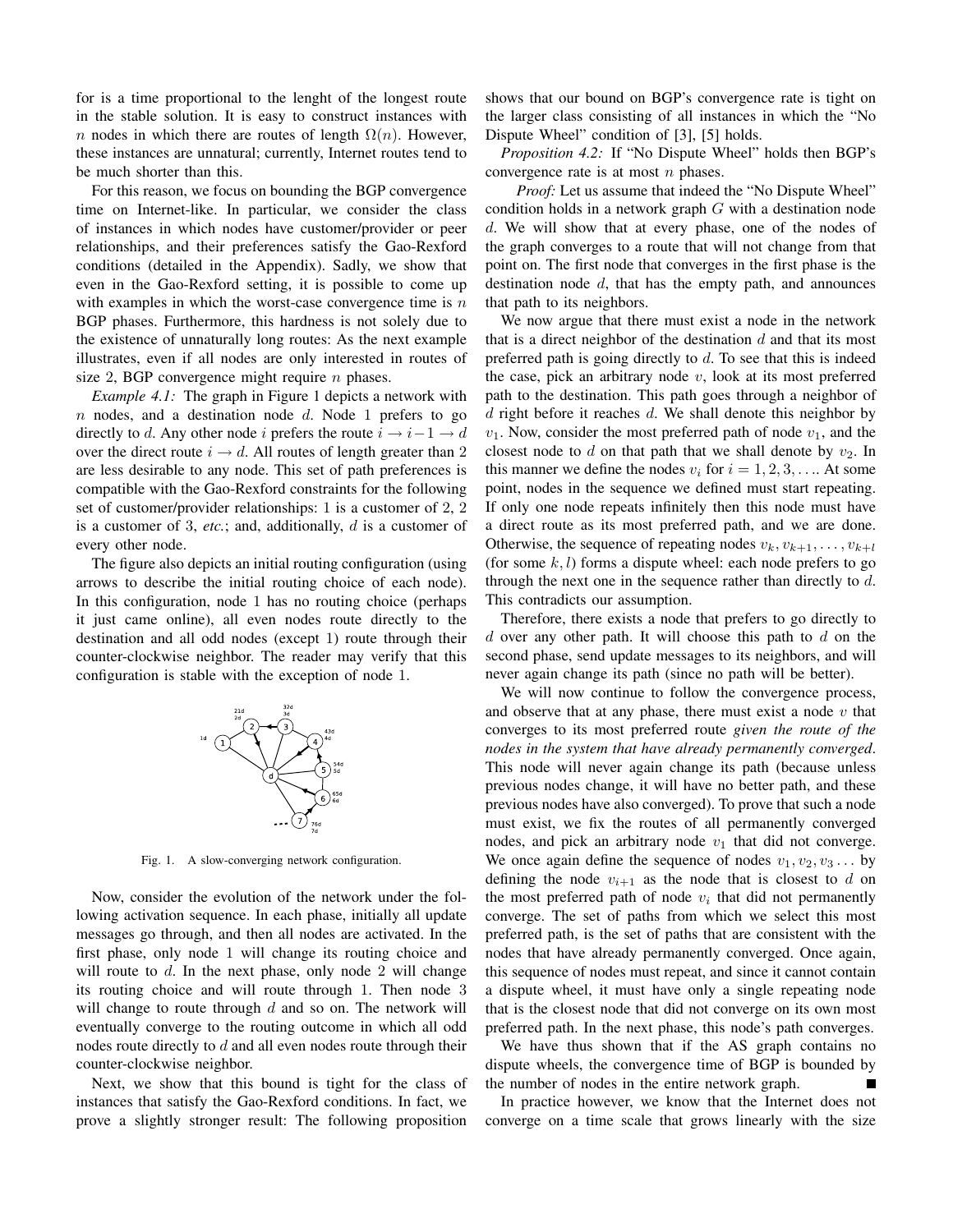of the network. Our following theorem exhibits a much lower bound on convergence time assuming that the Gao-Rexford [4] economically oriented constraints hold for the network, *and* that the length of customer-provider chains is limited. This is a realistic assumption as it is usually accepted that there are around 3-5 levels in the hierarchy of providers [11]. In fact, a the 3-tier model for the network that is widely accepted as a rough approximation of the structure implies only 3 levels [18]. This in turn implies a very fast convergence time for BGP in the network – even in the worst case.

*Theorem 4.3:* In the Gao-Rexford setting, BGP's convergence time is at most  $2\alpha + 2$  phases, where  $\alpha$  is the length of the longest directed customer-provider chain in the AS graph.

*Proof:* We start with some notation and terminology that will assist with the proof. We shall say that a path is *permissible* if every link in the path exists in the network, and will also be reported (i.e., not filtered) by the node, as dictated by the Gao-Rexford constraints.

We say that a node's route is a customer route if the first hop on that route is to one of the node's customers. We define a peer route and a provider route in a similar manner. Let  $\alpha$  denote the length of the longest directed customer-provider chain in the graph. Because of the Gao-Rexford constraints we are assured that the routing graph has a unique stable state to which the network will converge. We will now prove the following three claims:

- 1) A node that has a permissible customer route will converge to a customer route within  $\alpha + 1$  phases.
- 2) A node that eventually converges to a peer route does so at most 1 phase after nodes with customer routes have converged.
- 3) A node that eventually converges to a provider route converges within  $\alpha$  phases after all nodes with peer and customer routes have converged.

When put together, the three claims imply that the network will converge within  $2 \cdot \alpha + 2$  phases. We now prove them:

1) First, notice that if a node has a permissible customer route then every node on this route forwards its traffic to one of its customers. This is because the Gao-Rexford constraints state that no AS publishes peer or customer routes to any of its providers. Thus, a node that in some permissible path accepts traffic from its provider will not forward it to a peer or provider.

We will now prove that any node  $v$  that has at least one permissible customer route will converge by phase  $\alpha_v + 1$  where  $\alpha_v$  is the length of v's longest permissible customer route. The proof is by induction. Our base case will be that the convergence time for any node  $v$  that has  $\alpha_v = 1$  is at most two phases. These nodes are neighbors of the destination. In the first phase, the destination node announces itself and converges to the empty path. In the second phase, any node v for which  $\alpha_v = 1$  will select a direct path to the destination. This is because such a node has only a single customer route (which is of length 1) and because it must prefer customer routes to

any other route (due to the Gao-Rexford constraints). As this node has no other permissible customer routes, it will never route differently.

In the induction step, we assume that any node  $v$  for which  $\alpha_v < k$  has converged by phase k. Let u be an arbitrary node for which  $\alpha_u = k$ . Any node that is on a customer route of  $u$  has converged by phase  $k$ at the latest, and has updated its neighbors. Therefore, node u's available customer routes will not change from this point on. In phase  $k + 1$  node u chooses one of the available customer routes (because the Gao-Rexford constraints dictate that they are preferred over any other route) and never changes its next hop thereafter, as no better path will ever present itself, nor will the current path ever become unavailable (as all nodes on it have also permanently converged). This concludes the proof of the claim.

- 2) Due to the Gao-Rexford constraints, an AS will not export its peer routes to its peers/providers and therefore any route that begins with a peering connection must proceed as a customer route from the second node onwards (as the second node on the route would not publish any route other than a customer route to its peer). This implies that the second node on such a route must have a permissible customer route, and therefore has converged by phase  $\alpha + 1$ . On phase  $\alpha + 2$ , any node v with a peer-route that has not already converged will have heard updates from its neighbors about all the peer routes that will ever be available. Since these routes are preferred to provider routes, the most preferred peerroute will be selected in phase  $\alpha+2$  (or earlier) and will not change from that point on. Note that any peer route that is not available during phase  $\alpha + 2$  will never be available, and will never be selected.
- 3) We denote by  $\beta_{\nu}$  the length of the longest customer  $\rightarrow$ provider chain that appears in any permissible path of node v. Surely it for all nodes  $\beta_v \leq \alpha$ . We now prove the following claim: Any node  $v$  that eventually converges to a provider route does so within  $\beta_v$  phases after all nodes with customer and peer routes have converged. We prove this claim by induction on the phase number. Our base case is that one phase after convergence of all customer and peer routes, any node v that has  $\beta_v = 1$ converges. Since v's provider on any path is using either a peer route or a customer route, then the next hop of  $v$  on any permissible path has already converged, and sent notification messages about its permanent path. v therefore chooses path it finds most appealing and never changes it from this point on.

In the induction step, we assume that by phase  $\alpha + 2 + k$ all nodes  $v'$  for which  $\beta_{v'} < k$  have already converged. Nodes that have a value of  $\beta_v = k$  therefore have their next hop on any permissible path already converged by this time. Thus, they choose the most appealing route, send update messages and never switch paths again.